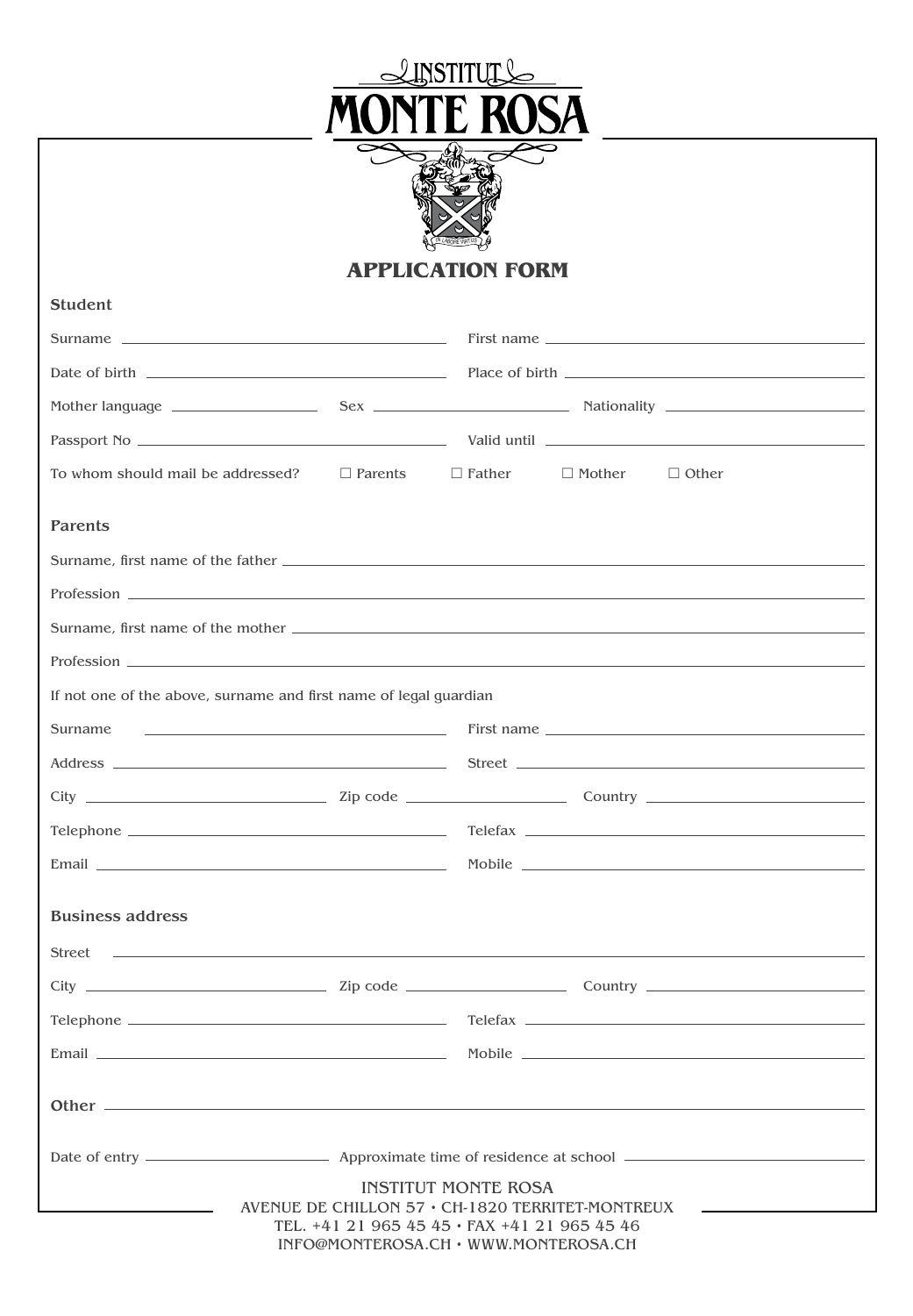| $\triangle$ INSTITUT $\triangle$                                                                                            |                                                             |                                                                                                                      |             |  |                |                |                                                            |
|-----------------------------------------------------------------------------------------------------------------------------|-------------------------------------------------------------|----------------------------------------------------------------------------------------------------------------------|-------------|--|----------------|----------------|------------------------------------------------------------|
|                                                                                                                             |                                                             |                                                                                                                      |             |  |                |                |                                                            |
|                                                                                                                             |                                                             |                                                                                                                      |             |  |                |                |                                                            |
|                                                                                                                             |                                                             |                                                                                                                      |             |  |                |                |                                                            |
| Institut Monte Rosa has been recommended by :                                                                               |                                                             |                                                                                                                      |             |  |                |                |                                                            |
| $\Box$ Friends                                                                                                              |                                                             |                                                                                                                      |             |  |                |                | □ Agency (which one) <u>______________________________</u> |
| $\Box$ Brochure                                                                                                             |                                                             |                                                                                                                      |             |  |                |                |                                                            |
|                                                                                                                             |                                                             |                                                                                                                      |             |  |                |                |                                                            |
| Where bills should be sent                                                                                                  |                                                             | $\Box$ Parents<br>$\Box$ Father                                                                                      |             |  | $\Box$ Mother  | $\Box$ Other   |                                                            |
| Address for school bills if different from the one for mail                                                                 |                                                             |                                                                                                                      |             |  |                |                |                                                            |
|                                                                                                                             |                                                             |                                                                                                                      |             |  |                |                |                                                            |
| Previous schools attended<br>School grades/classes<br>From / to                                                             |                                                             |                                                                                                                      | Address     |  |                |                |                                                            |
|                                                                                                                             |                                                             | <u> 1990 - Jan James James (h. 1980).</u><br>1900 - John Barnett, fransk kongenser (h. 1900).                        |             |  |                |                |                                                            |
|                                                                                                                             |                                                             | <u> 1990 - Antonio Alemania, poeta esperanto-se esperanto-se esperanto-se esperanto-se esperanto-se esperanto-se</u> |             |  |                |                |                                                            |
| <u> 1989 - Andrea Santa Andrea Andrea Andrea Andrea Andrea Andrea Andrea Andrea Andrea Andrea Andrea Andrea Andr</u>        |                                                             |                                                                                                                      |             |  |                |                |                                                            |
|                                                                                                                             |                                                             |                                                                                                                      |             |  |                |                |                                                            |
| Name and address of present school entrance and address of present school                                                   |                                                             |                                                                                                                      |             |  |                |                |                                                            |
|                                                                                                                             |                                                             |                                                                                                                      |             |  |                |                |                                                            |
| Which division of the English-speaking section does the applicant wish to enter                                             |                                                             |                                                                                                                      |             |  |                |                |                                                            |
| $\Box$ American senior high school (grades 9 to 12)                                                                         |                                                             |                                                                                                                      |             |  |                |                | Grade $\qquad$                                             |
| $\Box$ The junior high school (American and Canadian grades 7 and 8)                                                        |                                                             |                                                                                                                      |             |  |                |                | Grade $\_\_$                                               |
| $\Box$ The Elementary school (American and Canadian grades 3 to 6 combined with the Junior school)                          |                                                             |                                                                                                                      |             |  |                |                | Grade __________                                           |
| $\Box$ Postgraduate year (grade 13)                                                                                         |                                                             |                                                                                                                      |             |  |                |                |                                                            |
| $\Box$ Trans-Academic program (Business + Economics)                                                                        |                                                             |                                                                                                                      |             |  |                |                |                                                            |
| $\Box$ Modern language section                                                                                              |                                                             |                                                                                                                      |             |  |                |                |                                                            |
| $\Box$ English as foreign language                                                                                          |                                                             |                                                                                                                      |             |  |                |                |                                                            |
|                                                                                                                             |                                                             |                                                                                                                      |             |  |                |                |                                                            |
| Which foreign languages have been studied up till now?<br>For how many years<br>Language<br>Knowledge (good, average, weak) |                                                             |                                                                                                                      |             |  |                |                |                                                            |
| $\Box$ French                                                                                                               |                                                             |                                                                                                                      | $\Box$ good |  | $\Box$ average | $\square$ weak |                                                            |
| $\Box$ German                                                                                                               | the control of the control of the control of the            |                                                                                                                      | $\Box$ good |  | $\Box$ average | $\square$ weak |                                                            |
| $\Box$ Latin                                                                                                                |                                                             |                                                                                                                      | $\Box$ good |  | $\Box$ average | $\square$ weak |                                                            |
| $\Box$ Spanish                                                                                                              | the control of the control of the control of the control of |                                                                                                                      | $\Box$ good |  | $\Box$ average | $\square$ weak |                                                            |
| $\Box$ English                                                                                                              |                                                             |                                                                                                                      | $\Box$ good |  | $\Box$ average | $\square$ weak |                                                            |
| $\Box$ Italian                                                                                                              |                                                             |                                                                                                                      | $\Box$ good |  | $\Box$ average | $\square$ weak |                                                            |
| $\Box$ Others                                                                                                               |                                                             |                                                                                                                      | $\Box$ good |  | $\Box$ average | $\square$ weak |                                                            |
|                                                                                                                             |                                                             |                                                                                                                      |             |  |                |                |                                                            |
| Does the student require language support such as ESL? $\Box$ yes $\Box$ no                                                 |                                                             |                                                                                                                      |             |  |                |                |                                                            |
|                                                                                                                             |                                                             |                                                                                                                      |             |  |                |                |                                                            |
|                                                                                                                             |                                                             |                                                                                                                      |             |  |                |                |                                                            |
|                                                                                                                             |                                                             |                                                                                                                      |             |  |                |                |                                                            |
|                                                                                                                             |                                                             |                                                                                                                      |             |  |                |                |                                                            |
|                                                                                                                             |                                                             |                                                                                                                      |             |  |                |                |                                                            |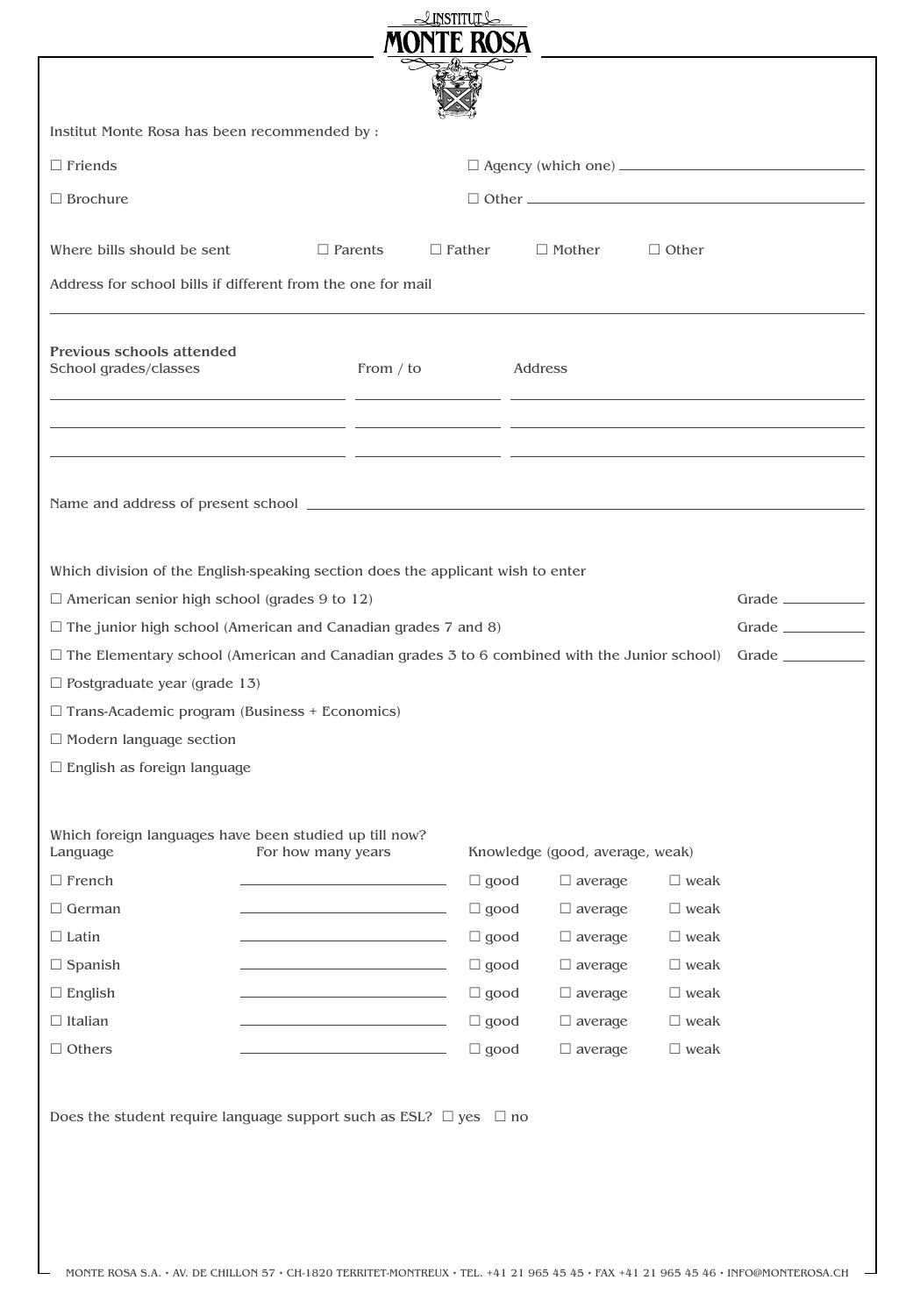| $\triangle$ LNSTITUL $\triangle$<br>ONTE ROSA                                                                                                                                           |  |  |  |  |  |  |
|-----------------------------------------------------------------------------------------------------------------------------------------------------------------------------------------|--|--|--|--|--|--|
|                                                                                                                                                                                         |  |  |  |  |  |  |
| Which profession does the student have in mind?                                                                                                                                         |  |  |  |  |  |  |
| List of hobbies and interests                                                                                                                                                           |  |  |  |  |  |  |
|                                                                                                                                                                                         |  |  |  |  |  |  |
| Has the applicant ever been expelled from another school, or ever asked to leave a school? Which school and when?                                                                       |  |  |  |  |  |  |
|                                                                                                                                                                                         |  |  |  |  |  |  |
| Are there any mental or other particularities to which special attention has to be paid?                                                                                                |  |  |  |  |  |  |
|                                                                                                                                                                                         |  |  |  |  |  |  |
| Subject to the approval of a member of the directorate of the school, should the student be permitted any visitors he<br>or she wishes? $\square$ yes $\square$ no                      |  |  |  |  |  |  |
| Is the student permitted to accept invitations from anyone he or she chooses? $\Box$ yes $\Box$ no                                                                                      |  |  |  |  |  |  |
| Please specify any restrictions you wish to impose                                                                                                                                      |  |  |  |  |  |  |
| Please use this space to add any additional information which you think may help us in assessing the candidate's<br>application                                                         |  |  |  |  |  |  |
|                                                                                                                                                                                         |  |  |  |  |  |  |
| Please return this form together with:<br>• 4 passport photographs<br>• A copy of the student's last two years school reports / transcript<br>• Visa procedure forms<br>• Passport copy |  |  |  |  |  |  |
| I agree with the Terms and conditions stated on the Application form and on the Price list.                                                                                             |  |  |  |  |  |  |
| Place and date<br>Signature                                                                                                                                                             |  |  |  |  |  |  |
|                                                                                                                                                                                         |  |  |  |  |  |  |
|                                                                                                                                                                                         |  |  |  |  |  |  |
|                                                                                                                                                                                         |  |  |  |  |  |  |
|                                                                                                                                                                                         |  |  |  |  |  |  |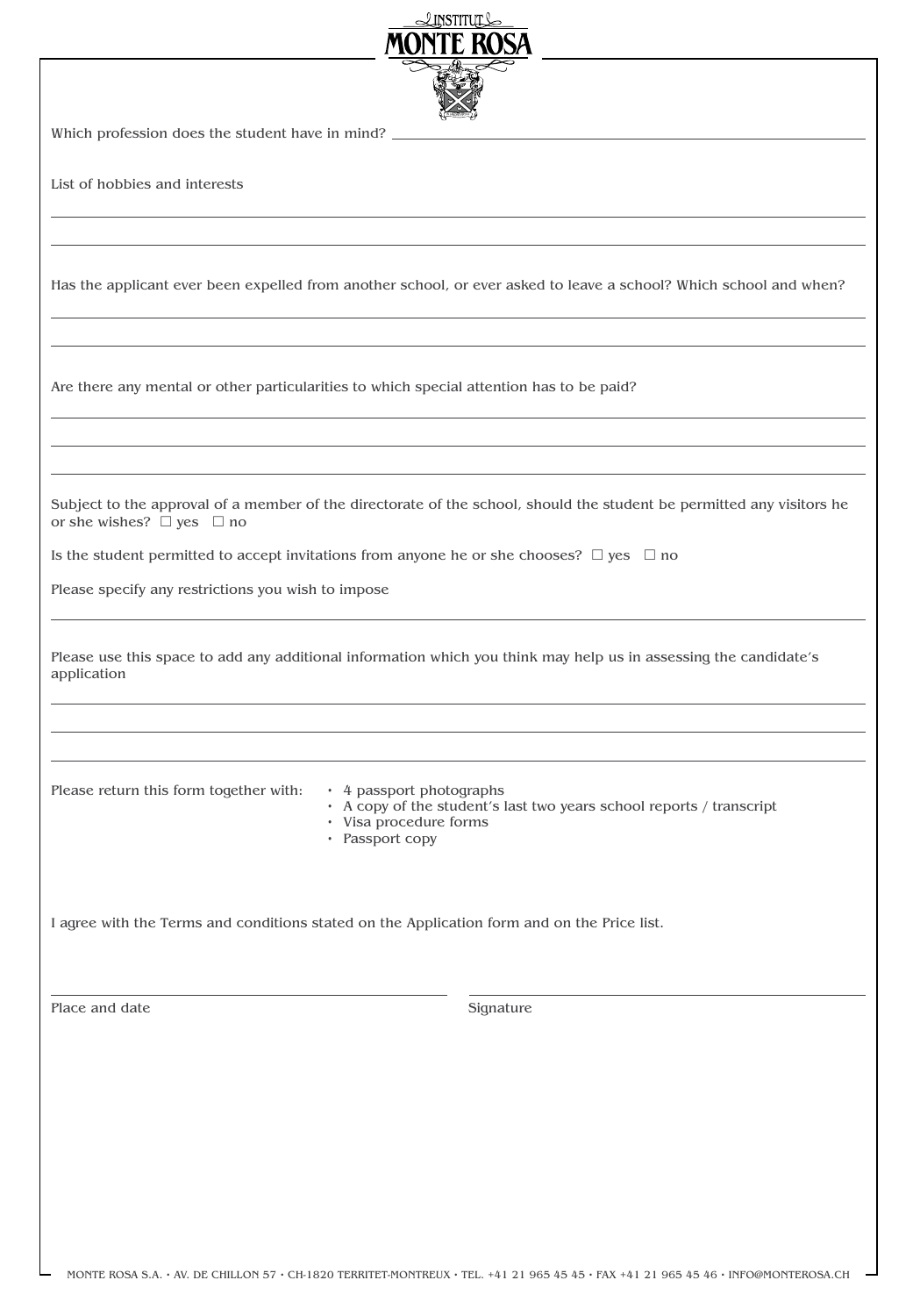|                                                                               |               |                | <u>INSTITUTLO</u> |           |                                                                                                                                                                                                                                           |
|-------------------------------------------------------------------------------|---------------|----------------|-------------------|-----------|-------------------------------------------------------------------------------------------------------------------------------------------------------------------------------------------------------------------------------------------|
|                                                                               |               |                | MONTE ROSA        |           |                                                                                                                                                                                                                                           |
|                                                                               |               |                |                   |           | Student                                                                                                                                                                                                                                   |
|                                                                               |               |                |                   |           | Surname _<br><u> 1989 - Johann Stoff, deutscher Stoff, der Stoff, der Stoff, der Stoff, der Stoff, der Stoff, der Stoff, der S</u>                                                                                                        |
|                                                                               |               |                |                   |           | First name                                                                                                                                                                                                                                |
| Health form - page 1                                                          |               |                |                   |           |                                                                                                                                                                                                                                           |
| Name any infant illnesses your child has had (eg. Chicken pox, measles):      |               |                |                   |           |                                                                                                                                                                                                                                           |
|                                                                               |               |                |                   |           |                                                                                                                                                                                                                                           |
|                                                                               |               |                |                   |           |                                                                                                                                                                                                                                           |
|                                                                               |               |                |                   |           |                                                                                                                                                                                                                                           |
|                                                                               |               |                |                   |           |                                                                                                                                                                                                                                           |
| Is your child able to swim? $\Box$ yes $\Box$ no                              |               |                |                   |           |                                                                                                                                                                                                                                           |
|                                                                               |               |                |                   |           |                                                                                                                                                                                                                                           |
|                                                                               |               |                |                   |           |                                                                                                                                                                                                                                           |
|                                                                               |               |                |                   |           |                                                                                                                                                                                                                                           |
| Vaccines:<br>Tetanus                                                          | Yes<br>$\Box$ | N <sub>O</sub> |                   |           | date(s) of vaccine and booster injections                                                                                                                                                                                                 |
|                                                                               | П.            | □<br>$\Box$    |                   |           |                                                                                                                                                                                                                                           |
| Diphtheria<br>Poliomyelitis                                                   | $\Box$        | □              |                   |           |                                                                                                                                                                                                                                           |
| Tuberculosis                                                                  | П             | □              |                   |           |                                                                                                                                                                                                                                           |
| German measles                                                                | $\Box$        | □              |                   |           |                                                                                                                                                                                                                                           |
| Mumps                                                                         | П             | □              |                   |           |                                                                                                                                                                                                                                           |
| Whooping cough                                                                | $\Box$        | □              |                   |           |                                                                                                                                                                                                                                           |
| Typhoid fever                                                                 | □             | □              |                   |           |                                                                                                                                                                                                                                           |
|                                                                               | $\Box$        | $\Box$         |                   |           |                                                                                                                                                                                                                                           |
| Hepatitis A<br><b>Hepatitis B</b>                                             | $\Box$        | $\Box$         |                   |           |                                                                                                                                                                                                                                           |
|                                                                               |               |                |                   |           |                                                                                                                                                                                                                                           |
|                                                                               |               |                |                   |           |                                                                                                                                                                                                                                           |
| A medical certificate, anamnesis and certificate of vaccination are required. |               |                |                   |           |                                                                                                                                                                                                                                           |
|                                                                               |               |                |                   |           |                                                                                                                                                                                                                                           |
|                                                                               |               |                |                   |           | The undersigned, legal respondent for the child, authorises the Direction of Monte Rosa to take, if necessary, any<br>measures (medical treatment, hospitalisations, surgical interventions) needed for the students health under medical |
| advice.                                                                       |               |                |                   |           |                                                                                                                                                                                                                                           |
|                                                                               |               |                |                   |           |                                                                                                                                                                                                                                           |
|                                                                               |               |                |                   |           |                                                                                                                                                                                                                                           |
|                                                                               |               |                |                   |           | By his/her signature, the parent or legal guardian certifies that the information given in this form are correct.                                                                                                                         |
|                                                                               |               |                |                   |           |                                                                                                                                                                                                                                           |
|                                                                               |               |                |                   |           |                                                                                                                                                                                                                                           |
| Place and date                                                                |               |                |                   | Signature |                                                                                                                                                                                                                                           |
|                                                                               |               |                |                   |           |                                                                                                                                                                                                                                           |
|                                                                               |               |                |                   |           |                                                                                                                                                                                                                                           |
|                                                                               |               |                |                   |           |                                                                                                                                                                                                                                           |
| Signature of the doctor                                                       |               |                |                   |           |                                                                                                                                                                                                                                           |
|                                                                               |               |                |                   |           |                                                                                                                                                                                                                                           |
|                                                                               |               |                |                   |           |                                                                                                                                                                                                                                           |
|                                                                               |               |                |                   |           |                                                                                                                                                                                                                                           |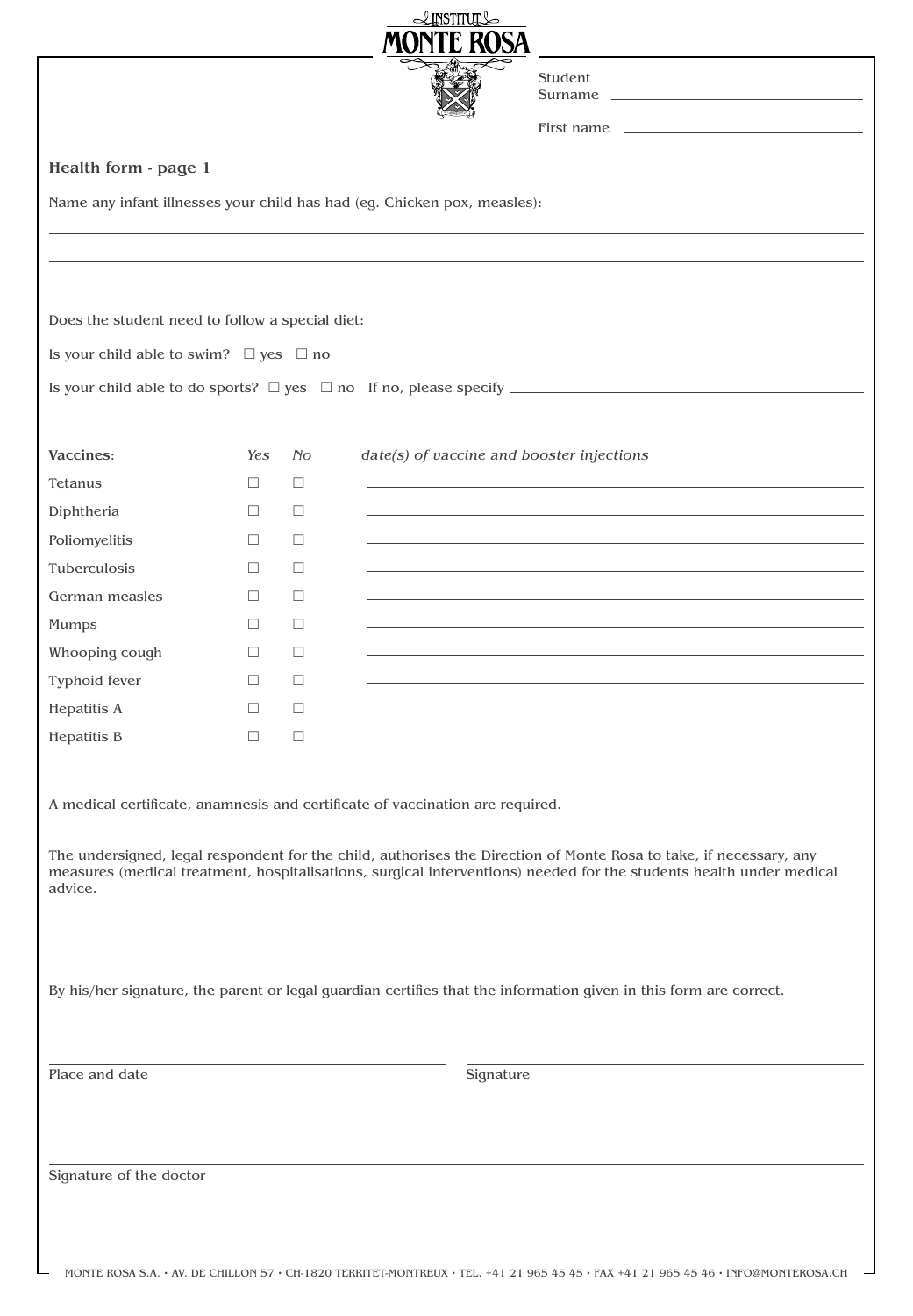|                                                                                   |             |                | $\triangle$ <b>LINSTITUT</b><br>MONTE ROSA |                                                                                                |                            |
|-----------------------------------------------------------------------------------|-------------|----------------|--------------------------------------------|------------------------------------------------------------------------------------------------|----------------------------|
|                                                                                   |             |                |                                            |                                                                                                |                            |
| Health form - page 2                                                              |             |                |                                            |                                                                                                |                            |
|                                                                                   |             |                |                                            |                                                                                                |                            |
|                                                                                   |             |                |                                            |                                                                                                |                            |
|                                                                                   | Yes         | N <sub>O</sub> | Comments                                   | Medical History: Please inform the school of any serious problem affecting your child's health |                            |
| Asthma                                                                            | $\Box$      | $\Box$         |                                            |                                                                                                |                            |
| <b>Diabetes</b>                                                                   | $\Box$      | $\Box$         |                                            |                                                                                                |                            |
| Epilepsy                                                                          | $\Box$      | □              |                                            |                                                                                                |                            |
| Respiratory problems                                                              | $\Box$      | $\Box$         |                                            |                                                                                                |                            |
| Heart problems                                                                    | $\Box$      | □              |                                            |                                                                                                |                            |
| Tuberculosis                                                                      | $\Box$      | $\Box$         |                                            |                                                                                                |                            |
| Rheumatism                                                                        | $\Box$      | □              |                                            |                                                                                                |                            |
| Skin problems                                                                     | $\Box$      | □              |                                            |                                                                                                |                            |
| Nervous problems                                                                  | $\Box$      | $\Box$         |                                            |                                                                                                |                            |
| Digestive problems                                                                | $\Box$      | $\Box$         |                                            |                                                                                                |                            |
| <b>Back problems</b>                                                              | $\Box$      | $\Box$         |                                            |                                                                                                |                            |
| Other                                                                             | $\Box$      | $\Box$         |                                            |                                                                                                |                            |
|                                                                                   |             |                |                                            |                                                                                                |                            |
|                                                                                   |             |                |                                            |                                                                                                |                            |
|                                                                                   |             |                |                                            |                                                                                                |                            |
| Has the student been operated for appendicitis $\Box$ yes $\Box$ no               |             |                |                                            |                                                                                                |                            |
|                                                                                   |             |                |                                            |                                                                                                |                            |
| Known allergies                                                                   | to medicine |                | to food                                    |                                                                                                | other (insect stings, etc) |
|                                                                                   |             |                |                                            |                                                                                                |                            |
|                                                                                   |             |                |                                            |                                                                                                |                            |
|                                                                                   |             |                |                                            |                                                                                                |                            |
|                                                                                   |             |                |                                            |                                                                                                |                            |
|                                                                                   |             |                |                                            | Medication: any student under medication must bring a doctor's prescription to the school.     |                            |
| Is the student presently under medication $\Box$ yes $\Box$ no<br>Medicine (name) |             |                | dosage                                     | reason                                                                                         |                            |
|                                                                                   |             |                |                                            |                                                                                                |                            |
|                                                                                   |             |                |                                            |                                                                                                |                            |
|                                                                                   |             |                |                                            |                                                                                                |                            |
|                                                                                   |             |                |                                            |                                                                                                |                            |
|                                                                                   |             |                |                                            |                                                                                                |                            |
| <b>General questions:</b>                                                         | Yes         | No.            | <b>Treatments</b>                          |                                                                                                |                            |
| Glasses                                                                           | $\Box$      | □              |                                            |                                                                                                |                            |
| <b>Contact lenses</b>                                                             | $\Box$      | □              |                                            |                                                                                                |                            |
| A hearing device                                                                  | $\Box$      | □              |                                            |                                                                                                |                            |
| Brace or dental apparatus                                                         | $\Box$      | □              |                                            |                                                                                                |                            |
|                                                                                   |             |                |                                            |                                                                                                |                            |